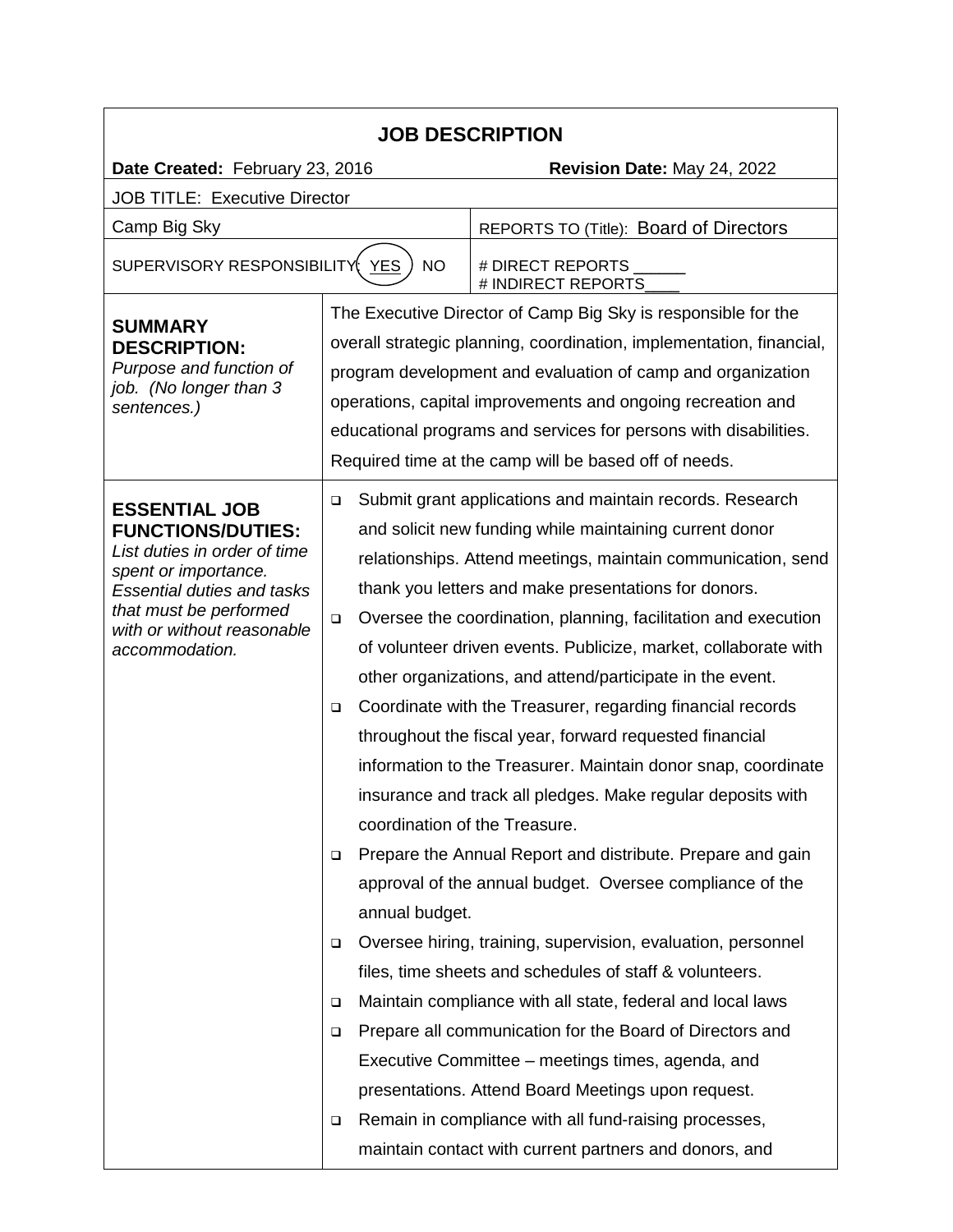|                                                  |        | identify new program opportunities.                                         |
|--------------------------------------------------|--------|-----------------------------------------------------------------------------|
|                                                  | $\Box$ | Public and private presentations - seek opportunities to                    |
|                                                  |        | increase knowledge of the mission and goal.                                 |
|                                                  | □      | Work with Marketing Committee to pursue new opportunities,                  |
|                                                  |        | to coordinate participation in relevant events and to keep all              |
|                                                  |        | communication/advertisement current/relevant, including                     |
|                                                  |        | social media and website.                                                   |
|                                                  | ❏      | Serve in all capacities as the "Face" of Camp Big Sky                       |
|                                                  | ❏      | Miscellaneous duties as assigned or as needed.                              |
|                                                  | □      | Keep all camp related forms, fishing and boat licenses up to                |
|                                                  |        | date and track visitor groups.                                              |
|                                                  | □      | Coordinate Learning Center & Lodge facility use with                        |
|                                                  |        | <b>Operations Manager.</b>                                                  |
|                                                  | □      | Work to grow volunteer base and visitor numbers.                            |
|                                                  |        |                                                                             |
| <b>JOB</b>                                       | ❏      | Bachelor's Degree in Recreation, Therapeutic Recreation or a                |
| <b>SPECIFICATIONS:</b><br>Education, experience, |        | related field – Or a minimum of 5 years of experience in not                |
| skills required, equipment                       |        | for profit management position.                                             |
| used.                                            | □      | Experience working with persons with disabilities                           |
|                                                  | □      | Experience in the provision of recreational programs                        |
|                                                  | ❏      | Very strong interpersonal skills                                            |
|                                                  | □      | Two or more years of supervisory experience.                                |
|                                                  | □      | Strong analytical skills.                                                   |
|                                                  |        | Strong communication and organizational skills                              |
|                                                  | o.     |                                                                             |
|                                                  | $\Box$ | Knowledge of computer systems (Excel, Word, PowerPoint,                     |
|                                                  | □      | $etc.$ ).<br>Flexible hours and days worked                                 |
| <b>CERTIFICATION</b><br><b>REQUIREMENTS:</b>     |        | Preferred but not required: sign language, advanced life-saving<br>training |
|                                                  |        | <b>CPR Certification</b>                                                    |

**Note:** *This list of duties and responsibilities is not intended to be all-inclusive. It may be expanded to include other duties and responsibilities that management may deem necessary from time to time.*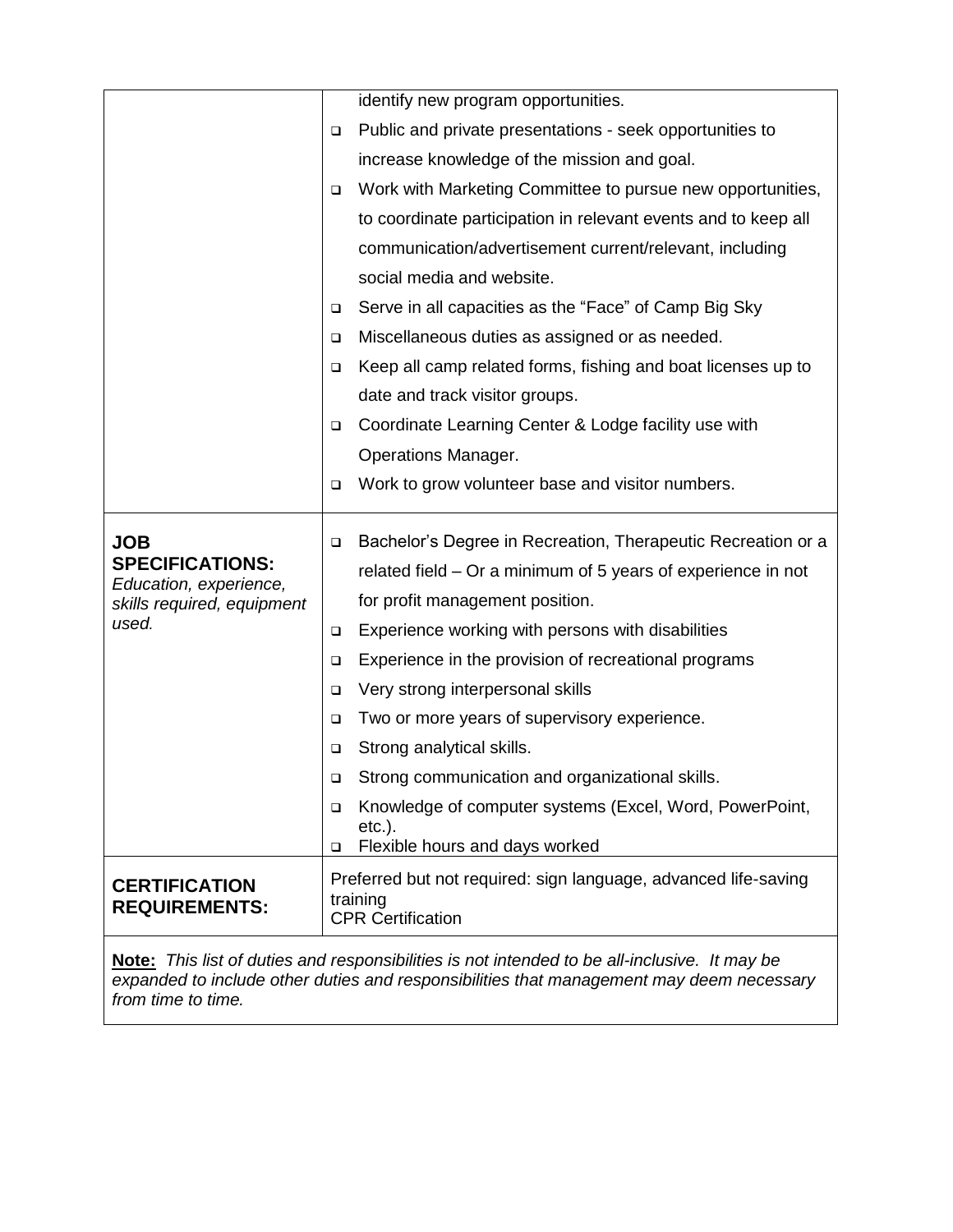# **PHYSICAL REQUIREMENTS:**

#### **Rating Scale**

*0 – Not Applicable to This Position*

*1 – Normal: Conditions Similar to Everyday Life*

*2 – Above Average: Beyond Normal Levels*

*3 – Extreme: Extraordinary Levels*

### **Critical Job Elements: For the questions that follow, use the rating scale above to describe the job.**

## **1. Work Environment**

- \_\_\_\_\_2\_\_\_\_\_ Accessibility of all worksites required for the position.
- 2\_\_\_\_\_\_ Exposure to weather and temperature extremes.
- 1 Exposure to darkness.
- 1\_\_\_\_\_ Exposure to cramped spaces.
- 1\_\_\_\_\_\_\_ Exposure to loud noises.
- 1 Exposure to chemicals and fumes.
- 1 Exposure to dust.
- 1 Exposure to heights.
- 1\_\_\_\_\_\_\_ Exposure to work safety hazards.
- 2\_\_\_\_\_\_ Amount of overtime/extended work hours required.

## **2. Physical Effort**

- 1\_\_\_\_\_Physical Mobility: Movement from place to place on the job, considering distance and speed.
- 1\_\_\_\_\_Physical agility: Ability to maneuver body while in place.
- 1\_\_\_\_\_Physical strength to handle routine office materials and tools.
- 2\_\_\_\_\_\_Dexterity of hands and fingers.
- 1 Dexterity of feet.
- 1 Physical balance: Ability to maintain balance and physical control.
- 2\_\_\_\_\_\_Coordination: including eye/hand, hand/foot, etc.
- 1\_\_\_\_\_\_Endurance: Prolonged physical activity with limited opportunity to rest.

## **3. Mental Effort**

- 1\_\_\_\_\_Concentration/intensity: prolonged mental effort with limited opportunity for breaks.
- 2\_\_\_\_\_Memory, considering the amount and type of information.
- 2\_\_\_\_\_Complexity of decision-making.
- 2\_\_\_\_\_Time pressure of decision-making.